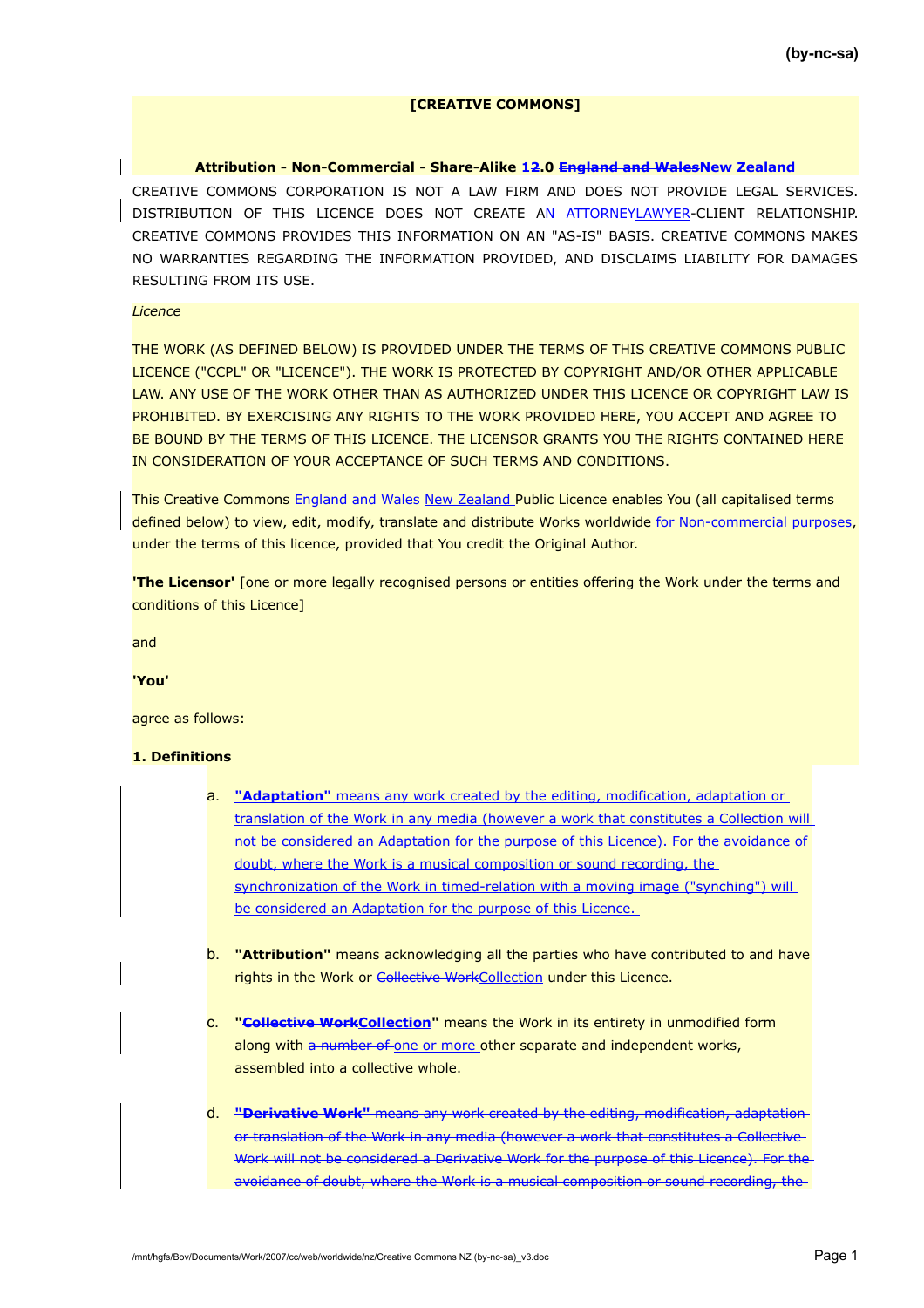synchronization of the Work in timed-relation with a moving image ("synching") will be considered a Derivative Work for the purpose of this Licence.

- e. **"Licence"** means this Creative Commons England and Wales New Zealand Public Licence agreement.
- f. **"Licence Elements"** means the following high-level licence attributes indicated in the title of this Licence: Attribution, Non-Commercial, Share-Alike.
- g. **"Non-Commercial"** means "not primarily intended for or directed towards commercial advantage or private monetary compensation". The exchange of the Work for other copyrighted works by means of digital file-sharing or otherwise shall not be considered to be intended for or directed towards commercial advantage or private monetary compensation, provided there is no payment of any monetary compensation in connection with the exchange of copyrighted works.
- h. **"Original Author"** means the individual(s) (or entity/ies) who created the Work.
- i. **"Work"** means the work protected by copyright which is offered under the terms of this Licence.
- j. For the purpose of this Licence, when not inconsistent with the context, words in the singular number include the plural number.

## **2. Licence Terms**

2.1 The Licensor hereby grants to You a worldwide, royalty-free, non-exclusive, Licence for Non-Commercial use and for the duration of copyright in the Work.

### **You may:**

- copy the Work;
- create one or more Derivative WorkAdaptations.; Any Adaptation must clearly identify that changes were made to the original Work;
- incorporate the Work into one or more Collective WorkCollections;
- copy Derivative WorkAdaptations or the Work as incorporated in any Collective WorkCollection; and
- publish, distribute, archive, perform or otherwise disseminate the Work or the Work as incorporated in any Collective WorkCollection, to the public in any material form in any media whether now known or hereafter created.

#### **HOWEVER,**

#### **You must not:**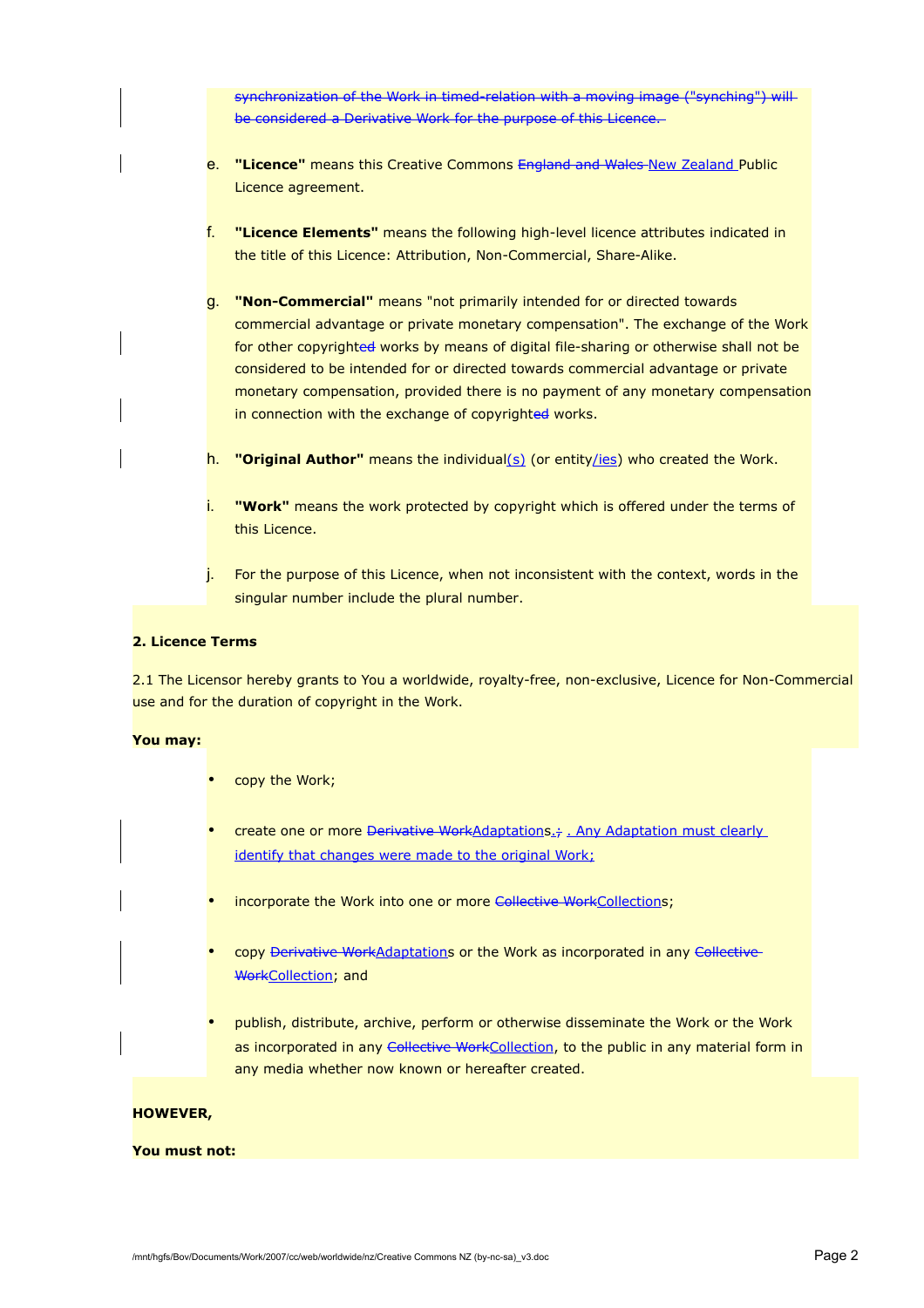- impose any terms on the use to be made of the Work, the Derivative WorkAdaptation or the Work as incorporated in a Collective WorkCollection that alter or restrict the terms of this Licence or any rights granted under it or has the effect or intent of restricting the ability to exercise those rights;
- impose any digital rights management technology on the Work or the Work as incorporated in a Collective WorkCollection that alters or restricts the terms of this Licence or any rights granted under it or has the effect or intent of restricting the ability to exercise those rights;
- sublicense the Work;
- falsely attribute the Work to someone other than the Original Author;
- subject the Work to any derogatory treatment as defined in the Copyright Act 1994.
- subject the Work to any derogatory treatment as defined in the Copyright, Designs and Patents Act 1988.

# **FINALLY,**

#### **You must:**

- make reference to this Licence (by Uniform Resource Identifier (URI), spoken word or as appropriate to the media used) on all copies of the Work and Collective-WorkCollections published, distributed, performed or otherwise disseminated or made available to the public by You;
- recognise the Licensor's / Original Author's right of attribution to be identified in any Work, Adaptation and Collective WorkCollection that You publish, distribute, perform or otherwise disseminate to the public and ensure that You credit the Licensor / Original Author as appropriate to the media used;
- not assert or imply any connection with, sponsorship or endorsement by the Original Author or Licensor of You or Your use of the Work, without the separate, express prior written permission of the Original Author or Licensor; and
- to the extent reasonably practicable, keep intact all notices that refer to this Licence, in particular the URI, if any, that the Licensor specifies to be associated with the Work, unless such URI does not refer to the copyright notice or licensing information for the Work.

### **Additional Provisions for third parties making use of the Work**

2.2. Further licence from the Licensor

Each time You publish, distribute, perform or otherwise disseminate

• the Work; or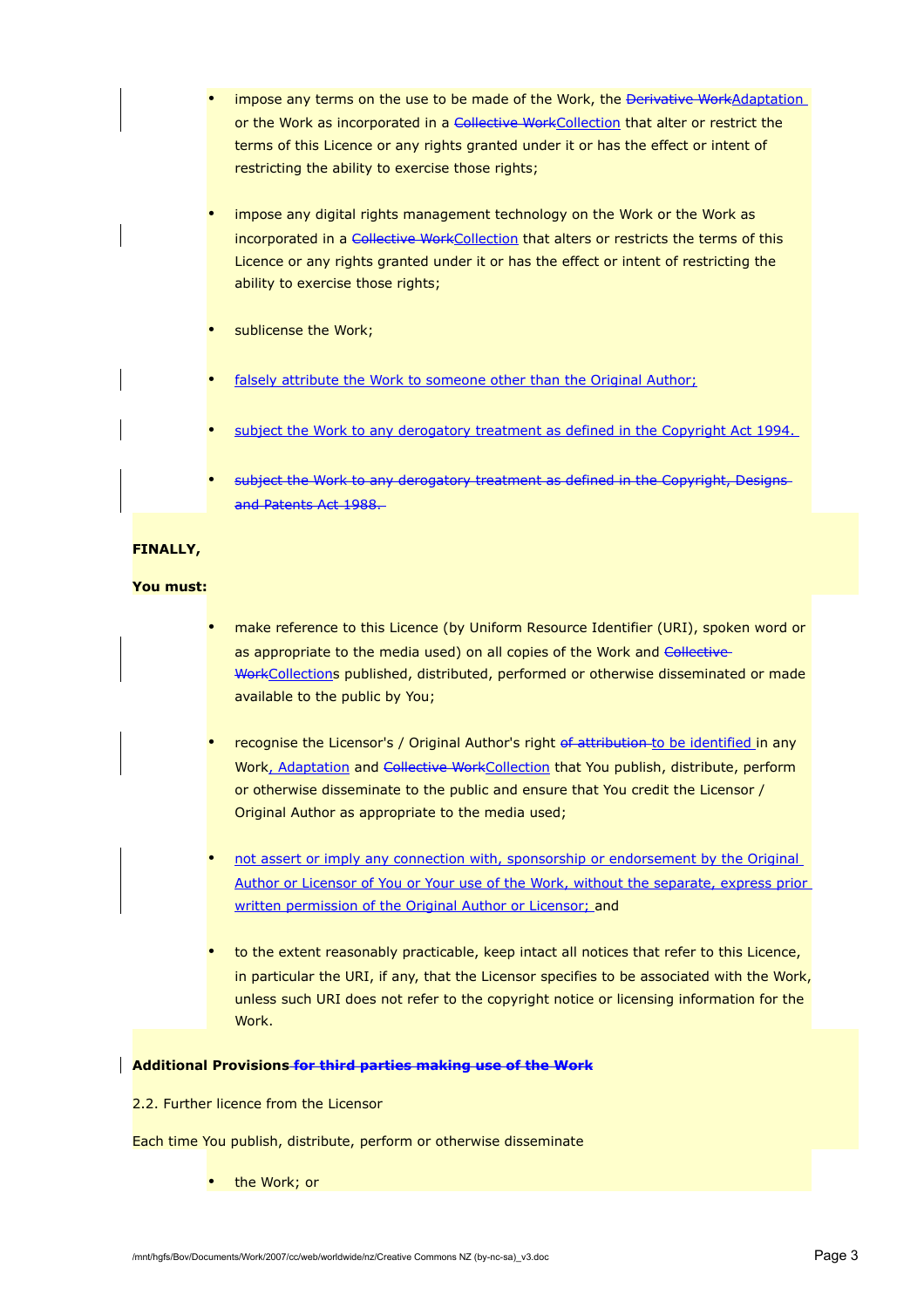- any Derivative WorkAdaptation; or
- the Work as incorporated in a Collective WorkCollection

the Licensor agrees to offer to the relevant third party making use of the Work ("User") (in any of the alternatives set out above) a licence to use the Work on the same terms and conditions as granted to You hereunder.

2.3. Further licence from You

Each time You publish, distribute, perform or otherwise disseminate

- a Derivative Workan Adaptation; or
- a Derivative Workan Adaptation as incorporated in a Collective WorkCollection

You agree to offer to the relevant third party making use of the Work User (in either of the alternatives set out above) a licence to use the Derivative WorkAdaptation on any of the following premises:

- a licence on the same terms and conditions as the licence granted to You hereunder; or
- a later version of the licence granted to You hereunder with the same Licence Elements; or
- any other Creative Commons licence (whether the Unported or a jurisdiction licence) with the same Licence Elements.

2.4. This Licence does not affect any rights that the User may have under any applicable law, including fair use, fair dealing or any other legally recognised limitation or exception to copyright infringement.

2.5. All rights not expressly granted by the Licensor are hereby reserved, including but not limited to, the exclusive right to collect, whether individually or via a licensing body, such as a collecting society, royalties for any use of the Work which results in commercial advantage or private monetary compensation.

# **3. Warranties and Disclaimer**

Except as required by law, the Work is licensed by the Licensor on an "as is" and "as available" basis and without any warranty of any kind, either express or implied.

# **4. Limit of Liability**

Subject to any liability which may not be excluded or limited by law the Licensor shall not be liable on any legal basis (including without limitation negligence) and hereby expressly excludes all liability for loss or damage howsoever and whenever caused to You.

#### **5. Termination**

The rights granted to You under this Licence shall terminate automatically upon any breach by You of the terms of this Licence. Individuals or entities who have received Collective WorkCollections from You under this Licence, however, will not have their Licences terminated provided such individuals or entities remain in full compliance with those Licences. Clauses 1, 3, 4, 5 and 6 shall survive any termination of this Licence.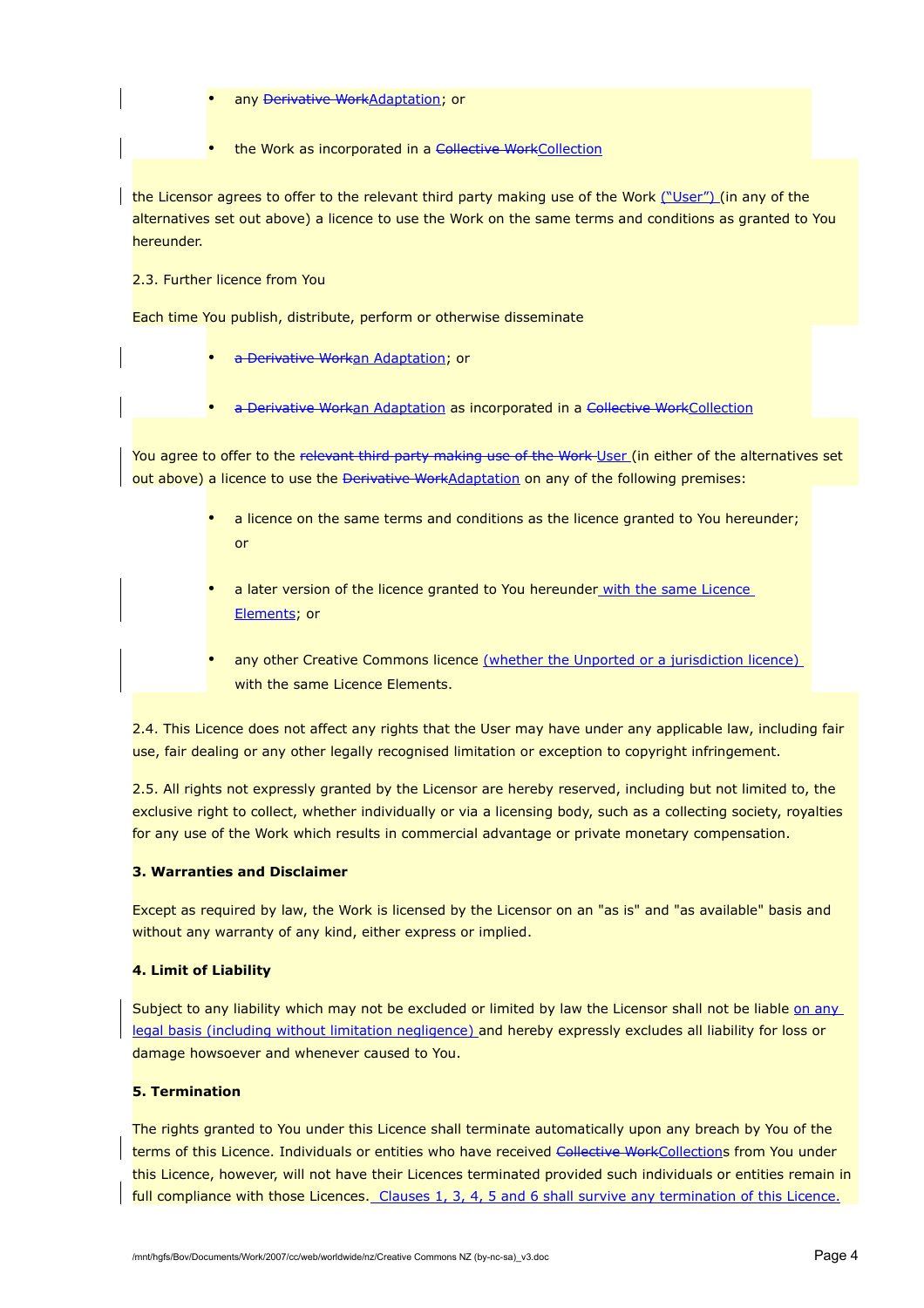## **6. General**

6.1. The validity or enforceability of the remaining terms of this agreement is not affected by the holding of any provision of it to be invalid or unenforceable.

6.2. This Licence constitutes the entire Licence Agreement between the parties with respect to the Work licensed here. There are no understandings, agreements or representations with respect to the Work not specified here. The Licensor shall not be bound by any additional provisions that may appear in any communication in any form.

6.3. A person who is not a party to this Licence shall have no rights under the Contracts (Rights of Third-Parties) Act 1999 (Privity) Act 1982 to enforce any of its terms.

6.4. This Licence shall be governed by the law of England and Wales New Zealand and the parties irrevocably submit to the [non-exclusive] jurisdiction of the Courts of England and WalesNew Zealand.

## **7. On the role of Creative Commons**

7.1. Creative Commons does not authorise Neither the Licensor nor the User to may use the trade mark "Creative Commons" or any related trade mark, including the Creative Commons logo, except to indicate that the Work is licensed under a Creative Commons Licence. Any permitted use has to be in compliance with the Creative Commons trade mark usage guidelines at the time of use of the Creative Commons trade mark. These guidelines may be found on the Creative Commons website or be otherwise available upon request from time to time. For the avoidance of doubt this trade mark restriction does not form part of this Licence.

7.2. Creative Commons Corporation does not profit financially from its role in providing this Licence and will not investigate the claims of any Licensor or user of the Licence.

7.3. One of the conditions that Creative Commons Corporation requires of the Licensor and You is an acknowledgement of its limited role and agreement by all who use the Licence that the Corporation is not responsible to anyone for the statements and actions of You or the Licensor or anyone else attempting to use or using this Licence.

7.4. **Creative Commons Notice**:Creative Commons Corporation is not a party to this Licence, and makes no warranty whatsoever in connection to the Work or in connection to the Licence. Creative Commons will not be liable to You, any User or any other person on any legal basis for any loss or damages whatsoever, including without limitation any general, special, incidental or consequential damages arising in connection to this Licence. Notwithstanding the foregoing two (2) sentences, if Creative Commons has expressly identified itself as the Licensor hereunder, it shall have all rights and obligations of Licensor., and in allevents is not liable for any loss or damage resulting from the Licensor's or Your reliance on this Licence or on its enforceability.

7.5. USE OF THIS LICENCE MEANS THAT YOU AND THE LICENSOR EACH ACCEPTS THESE CONDITIONS IN SECTION 7.1, 7.2, 7.3, 7.4 AND EACH ACKNOWLEDGES CREATIVE COMMONS CORPORATION'S VERY LIMITED ROLE AS A FACILITATOR OF THE LICENCE FROM THE LICENSOR TO YOU.

Creative Commons is not a party to this Licence, and makes no warranty whatsoever in connection with the Work. Creative Commons will not be liable to You or any party on any legal theory for any damages whatsoever, including without limitation any general, special, incidental or consequential damages arising in connection to this licence. Notwithstanding the foregoing two (2) sentences, if Creative Commons has expressly identified itself as the Licensor hereunder, it shall have all rights and obligations of Licensor.